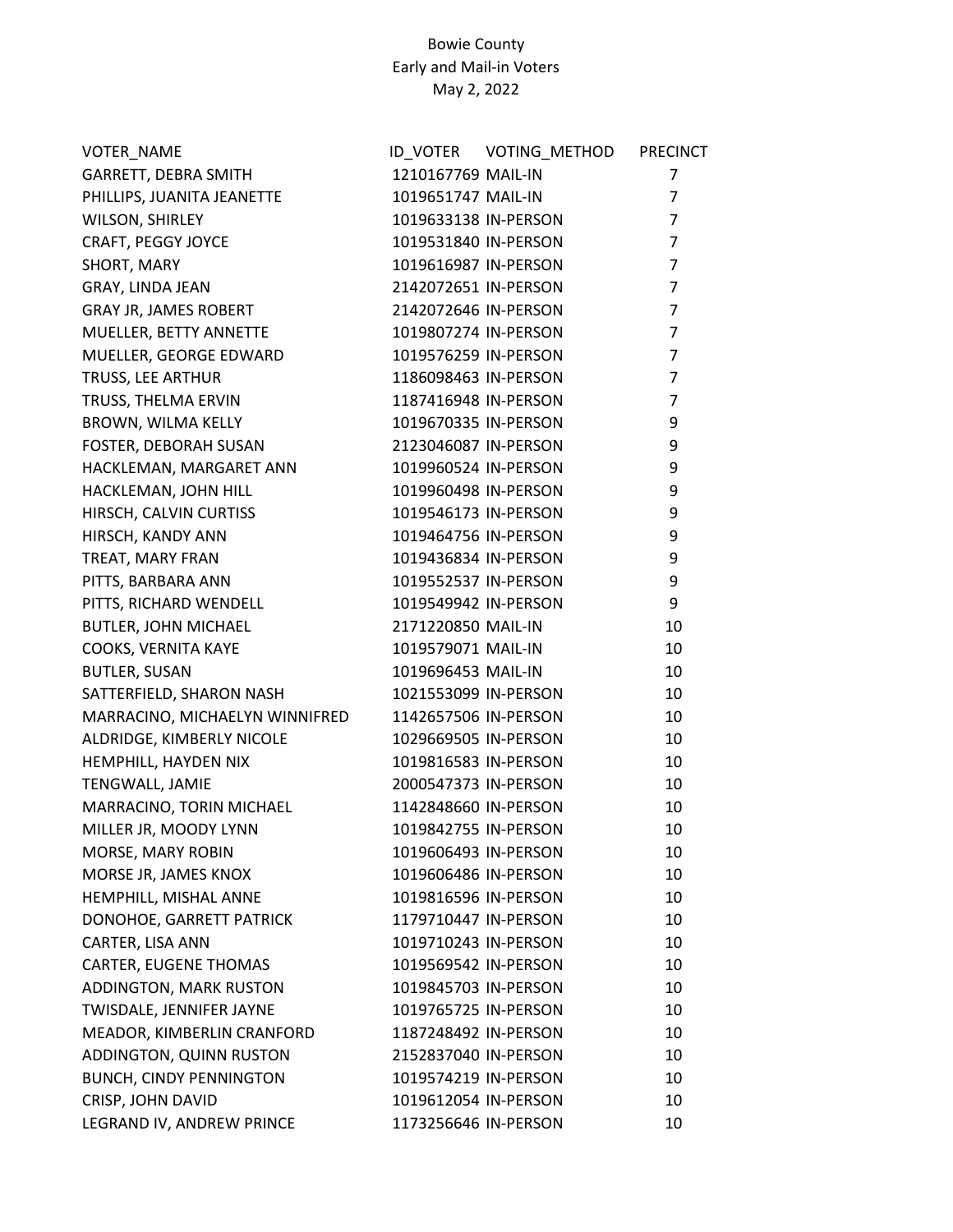| ELROD, REESE NICHOLAS           | 2190607337 IN-PERSON | 10 |
|---------------------------------|----------------------|----|
| HOPKINS, SHERA ADKINS           | 1019842327 IN-PERSON | 10 |
| MORSE, KELLIE JOY               | 1189494271 IN-PERSON | 10 |
| RHODES, RITA ANNE               | 1138631427 IN-PERSON | 10 |
| RHODES II, JERRY DOUGLAS        | 1138631399 IN-PERSON | 10 |
| THIGPEN, TODD ALLEN             | 1019801844 IN-PERSON | 10 |
| THIGPEN, MELISSA K              | 1019818328 IN-PERSON | 10 |
| HAMMONS, SANDRA                 | 1019617191 IN-PERSON | 11 |
| HAMMONS, PAUL ROBERT            | 1019617189 IN-PERSON | 11 |
| MORGAN, SANDRA DIANNE           | 1019729333 IN-PERSON | 11 |
| WOOD, JOHN DAVID                | 1019605247 IN-PERSON | 11 |
| WOOD, SYLVIA HICKS              | 1019846259 IN-PERSON | 11 |
| KELEMIS, TOMMY RAY              | 1019814114 IN-PERSON | 11 |
| CLARK, JACKIE                   | 1019694511 MAIL-IN   | 12 |
| MCKINNEY, ARLENE JEAN           | 1185869579 MAIL-IN   | 12 |
| MCKINNEY SR, DONALD GENE        | 1185869408 MAIL-IN   | 12 |
| <b>TERRY, CHARLOTTE</b>         | 1019336807 IN-PERSON | 12 |
| FRANCIS, PHILIP J               | 1143475374 IN-PERSON | 12 |
| <b>FRANCIS, HEATHER</b>         | 1131390660 IN-PERSON | 12 |
| SATTERFIELD, WENDY ROXANN       | 1019410167 IN-PERSON | 12 |
| <b>FRANCIS, ROBERT KELLY</b>    | 1019485022 IN-PERSON | 12 |
| SATTERFIELD JR, KEVIN KENDALL   | 1150250732 IN-PERSON | 12 |
| COVINGTON, ELIZABETH LYNN       | 1019830795 IN-PERSON | 12 |
| <b>COVINGTON, GARY MITCHELL</b> | 1019840518 IN-PERSON | 12 |
| <b>STACY, EARLE CLIFTON</b>     | 1019533448 IN-PERSON | 12 |
| UPSHAW, ALLEN E                 | 2156614466 IN-PERSON | 12 |
| UPSHAW, SUZANNE                 | 2156614445 IN-PERSON | 12 |
| NERO, ARTHUR LEE                | 1189612246 MAIL-IN   | 14 |
| NERO, SANDRA LEA                | 1189614221 MAIL-IN   | 14 |
| PINKHAM, CONNIE L               | 1019668397 IN-PERSON | 14 |
| HALL, ALICE ANN                 | 1019588793 IN-PERSON | 14 |
| VANDEAVER, PAMELA S             | 1142740850 IN-PERSON | 14 |
| NICHOLS, DEBORAH LYNN           | 1019604540 IN-PERSON | 15 |
| NICHOLS, WILLIAM REED           | 1019515537 IN-PERSON | 15 |
| FORD, CHAD PAUL                 | 1145923258 IN-PERSON | 15 |
| DUNCAN, ASHLEY DENISE           | 1019337226 IN-PERSON | 16 |
| <b>GAUNTT, CAROL F</b>          | 1019682931 MAIL-IN   | 17 |
| ENGLISH, SHIRLEY                | 1019686470 MAIL-IN   | 17 |
| SHIRLEY, VICKEY WILLIAMS        | 1012448074 IN-PERSON | 17 |
| SHIRLEY, ELMER WILLIAM          | 1154396278 IN-PERSON | 17 |
| HOLLEY, MELISSA LYNNE           | 1019540393 IN-PERSON | 17 |
| KOLODZIEJ, PETER ALAN           | 1019714136 IN-PERSON | 17 |
| MONTGOMERY, SHIRLEY             | 1019656433 IN-PERSON | 17 |
| HAMILTON, RANDALL WAYNE         | 1019679343 IN-PERSON | 17 |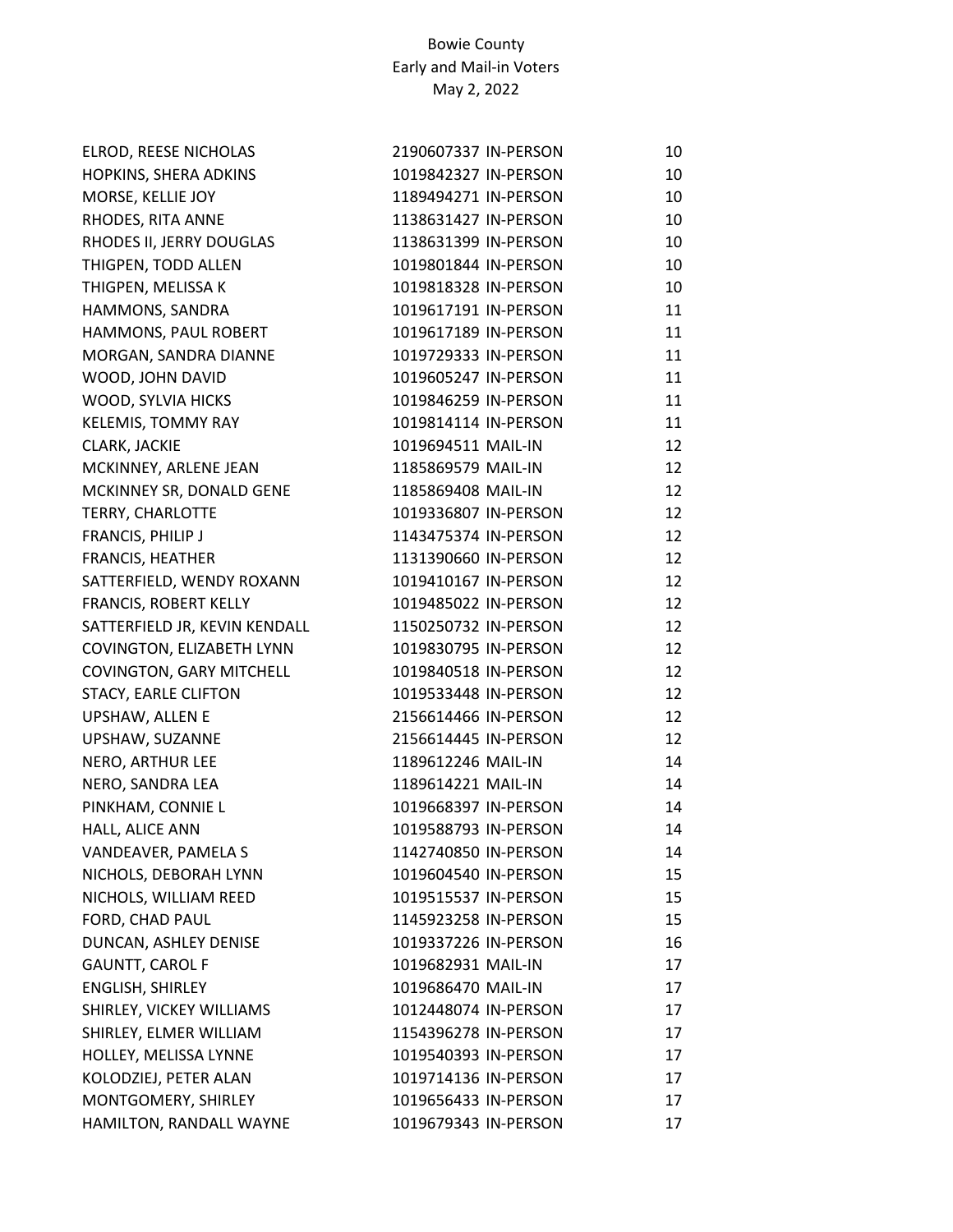| HAMILTON, EMMA              | 1019624126 IN-PERSON | 17 |
|-----------------------------|----------------------|----|
| SCHNEIDER, HARRY PAUL       | 1176857711 IN-PERSON | 18 |
| JOHNSON, CHRISTINA JEAN     | 1021882688 IN-PERSON | 18 |
| LAWRENCE, KAREN RENEE       | 2186994313 IN-PERSON | 18 |
| FOSTER JR, NATHAN LEE       | 1019616580 IN-PERSON | 18 |
| HAWRON, MICHAEL JOHN        | 1019712042 IN-PERSON | 18 |
| TURNER, DAVID KEY           | 1019573172 IN-PERSON | 18 |
| <b>COLSTON, MARY JEAN</b>   | 1215421698 IN-PERSON | 18 |
| <b>BARKER, GUION GODWIN</b> | 1156311792 IN-PERSON | 18 |
| DAVIS, CALAWAY LYCURGUST    | 1019426943 IN-PERSON | 18 |
| DAVIS, STEPHANIE S          | 1019424788 IN-PERSON | 18 |
| ODLE, MICHAELE              | 1021457196 MAIL-IN   | 19 |
| ODLE, JAMES OBERT           | 1021457177 MAIL-IN   | 19 |
| <b>BUSH, CAROLYN JO</b>     | 1019455658 MAIL-IN   | 19 |
| PATTERSON, LORNA KAREN      | 1019524507 IN-PERSON | 19 |
| MCCLARAN, GARY DAVID        | 1019326520 IN-PERSON | 19 |
| HUGGINS, ADAM LOYD          | 1019335854 IN-PERSON | 19 |
| SILVEIRA, LISA MARIE        | 2127823064 IN-PERSON | 20 |
| SILVEIRA, MICHAEL JOHN      | 2127822925 IN-PERSON | 20 |
| HACKETT, IRIS EVELYN        | 1019416126 MAIL-IN   | 21 |
| HOWELL, BOBBY LYNN          | 1019628320 IN-PERSON | 21 |
| CROUCH, BERNICE             | 1019691314 MAIL-IN   | 22 |
| SHARP, ANNIE M              | 1019413596 IN-PERSON | 22 |
| SHARP, LEO CALVIN           | 1019413605 IN-PERSON | 22 |
| <b>COLLVINS, DONNA Y</b>    | 1019544060 IN-PERSON | 22 |
| COLLVINS, JOHNNY DALE       | 1019388181 IN-PERSON | 22 |
| MCMILLON, SAMUEL LYN        | 1206908394 IN-PERSON | 25 |
| AKINS, SHERIDAN A           | 1019838514 IN-PERSON | 25 |
| HARDISON, WADE              | 2136007981 IN-PERSON | 27 |
| DOOLEY, ALICIA L            | 1019688333 IN-PERSON | 28 |
| DOOLEY, BENJAMIN H          | 1019688346 IN-PERSON | 28 |
| NICKERSON, KEVIN L          | 1019402757 IN-PERSON | 29 |
| NICKERSON, ANGELA L         | 1019402742 IN-PERSON | 29 |
| RUSSETTE, DARLA SUE         | 2149521343 MAIL-IN   | 30 |
| RUSSETTE, MICHAEL BOYD      | 2149425221 MAIL-IN   | 30 |
| SCHUTTE, RONALD KEITH       | 1019529251 IN-PERSON | 30 |
| LAUER, CLARENCE WAYNE       | 1181104552 IN-PERSON | 30 |
| PATTERSON, BRANDON KEITH    | 1019744129 IN-PERSON | 30 |
| PATTERSON, KRISTY MICHELLE  | 1019824724 IN-PERSON | 30 |
| ROBINSON, HOWARD KEITH      | 1019619688 IN-PERSON | 30 |
| STRUTTON, JEFFREY W         | 1019326287 IN-PERSON | 30 |
| KNIGHT JR, CARREL WYSE      | 1019623497 IN-PERSON | 30 |
| COSTON, CLAUDIA C           | 1019639367 IN-PERSON | 30 |
| RAULSTON, BETTY JONES       | 2158762127 IN-PERSON | 30 |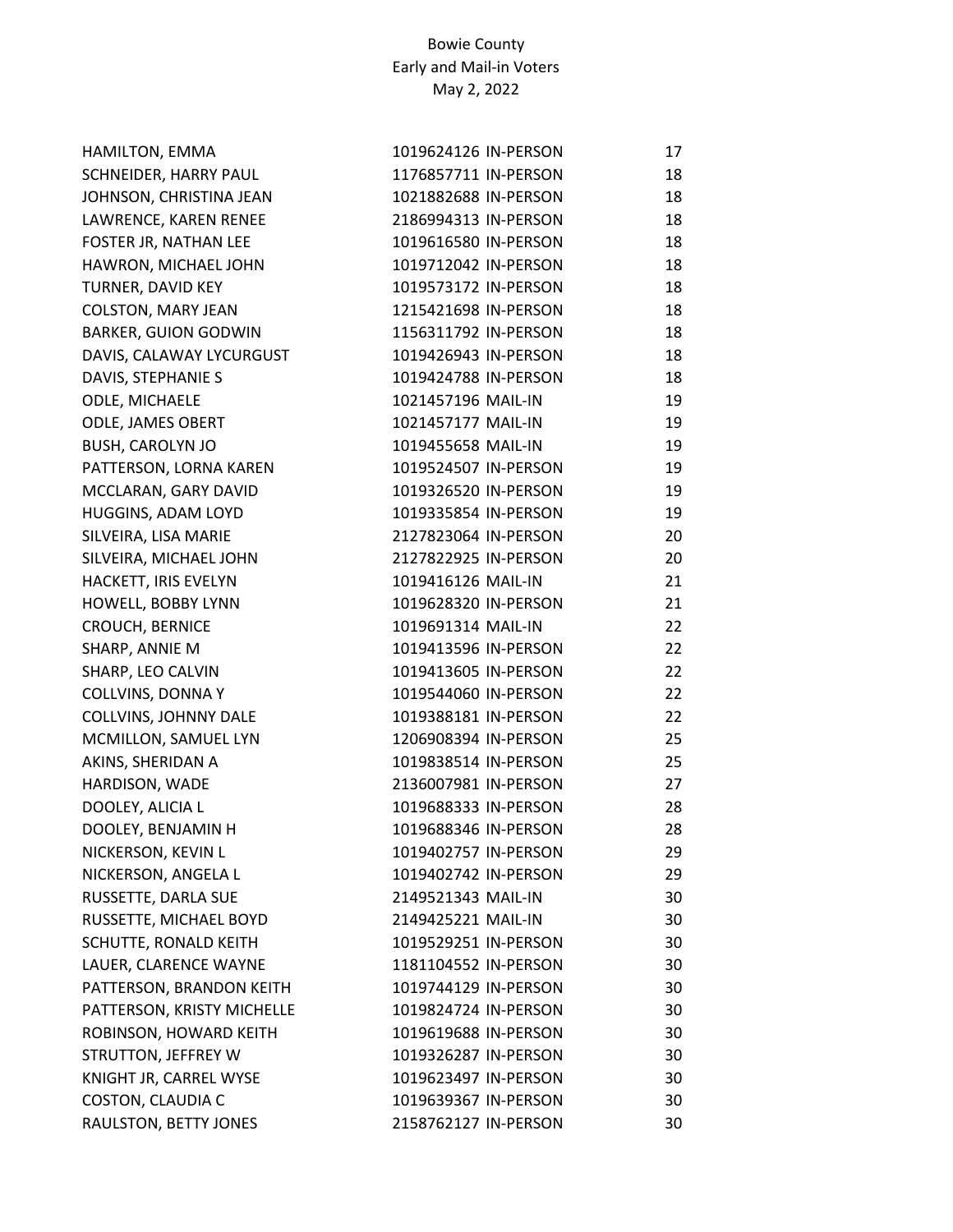| RAULSTON, MORRIS A           | 1219475648 IN-PERSON | 30         |
|------------------------------|----------------------|------------|
| SMITH, PEGGY SPENCE          | 1003117602 MAIL-IN   | 11A        |
| <b>BAIN, PATRICIA LEAH</b>   | 1019368549 IN-PERSON | 11A        |
| <b>BAIN, PAUL DAVID</b>      | 1019840029 IN-PERSON | 11A        |
| FRADY, PAMELA GAYLE          | 1019440241 IN-PERSON | 11A        |
| LINDSEY, VALERIE YVETTE      | 1019736027 IN-PERSON | 11A        |
| MITCHELL JR, MURPHY DOUGLASS | 1146927057 IN-PERSON | 11A        |
| MITCHELL, SHIRLEY JEAN       | 1148607152 IN-PERSON | 11A        |
| NASH, TIM HUTCHERSON         | 1019370670 IN-PERSON | 11A        |
| HASELOW, CARL ARTHUR         | 1019386872 IN-PERSON | <b>11A</b> |
| MCELWEE, MARSHA KAY          | 1154902693 MAIL-IN   | 14A        |
| DURHAM, NANCY GORTNEY        | 1019513340 IN-PERSON | 14A        |
| FOWLER, BETH LYNN            | 1019684090 IN-PERSON | 14A        |
| DIKE, DARLA                  | 1019515688 IN-PERSON | 14A        |
| DIKE, JOE HAROLD             | 1019475362 IN-PERSON | 14A        |
| REED, REBECCA                | 1091230720 IN-PERSON | 14A        |
| REED, NICOLE GUY             | 1091317214 IN-PERSON | 14A        |
| HIXSON, SUSAN MARIE          | 1019411630 IN-PERSON | 14A        |
| DOLLAR, ARLENE               | 1019688777 IN-PERSON | 14A        |
| DOLLAR, BILLY UTHAN          | 1019688783 IN-PERSON | 14A        |
| HIXSON, TRACY WAYNE          | 1019411648 IN-PERSON | 14A        |
| EVANS, JAMES FORREST         | 1019353507 IN-PERSON | 1B         |
| OWENS, SHIRLEY JEAN          | 1019658842 IN-PERSON | 20A        |
| <b>SUTTON, MARIE</b>         | 1019583314 MAIL-IN   | 2A         |
| ADAMS, SHARON YVONNE         | 1019595269 IN-PERSON | 2A         |
| WALKER, RUBY                 | 1019628163 IN-PERSON | 2A         |
| WALKER, LESS ALLEN           | 1019629236 IN-PERSON | 2A         |
| WARE, LUTHER LEE             | 1019636200 IN-PERSON | 2A         |
| FORTE, CLEMUEL RUTH          | 1019782523 MAIL-IN   | 2C         |
| MITCHELL, FRANCES LOUISE     | 1019719216 MAIL-IN   | 3A         |
| SALYER, MAUDIE ABADEAN       | 1019613308 MAIL-IN   | 4A         |
| HLAVINKA, BERTHA HRNCIR      | 1019675752 MAIL-IN   | 4B         |
| HLAVINKA, CHARLES JOSEPH     | 1019675768 MAIL-IN   | 4B         |
| STANLEY, LINDA WARREN        | 1019642184 MAIL-IN   | 4B         |
| INGRAM, WANDA WOODRUFF       | 1019673363 MAIL-IN   | 4B         |
| HOLMES, SANDRA WYLIE         | 1019547362 IN-PERSON | 4B         |
| HARRIS, WALTER GARY          | 1019522608 IN-PERSON | 4B         |
| LANDERS, MICHAEL DALE        | 1019532269 IN-PERSON | 4C         |
| MORSE, ROBERT GERARD         | 1021134530 IN-PERSON | 4C         |
| MORRISON, LUCY CAROLINE      | 1019611381 IN-PERSON | 4C         |
| MORRISON, RICHARD WYATT      | 1019606472 IN-PERSON | 4C         |
| STOKES, JENNIFER GAJELOMO    | 2119678805 IN-PERSON | 4D         |
| STOKES, BRADLEY DALE         | 1169014893 IN-PERSON | 4D         |
| DAUGHERTY, RUEL JACK         | 1143447790 MAIL-IN   | 5C         |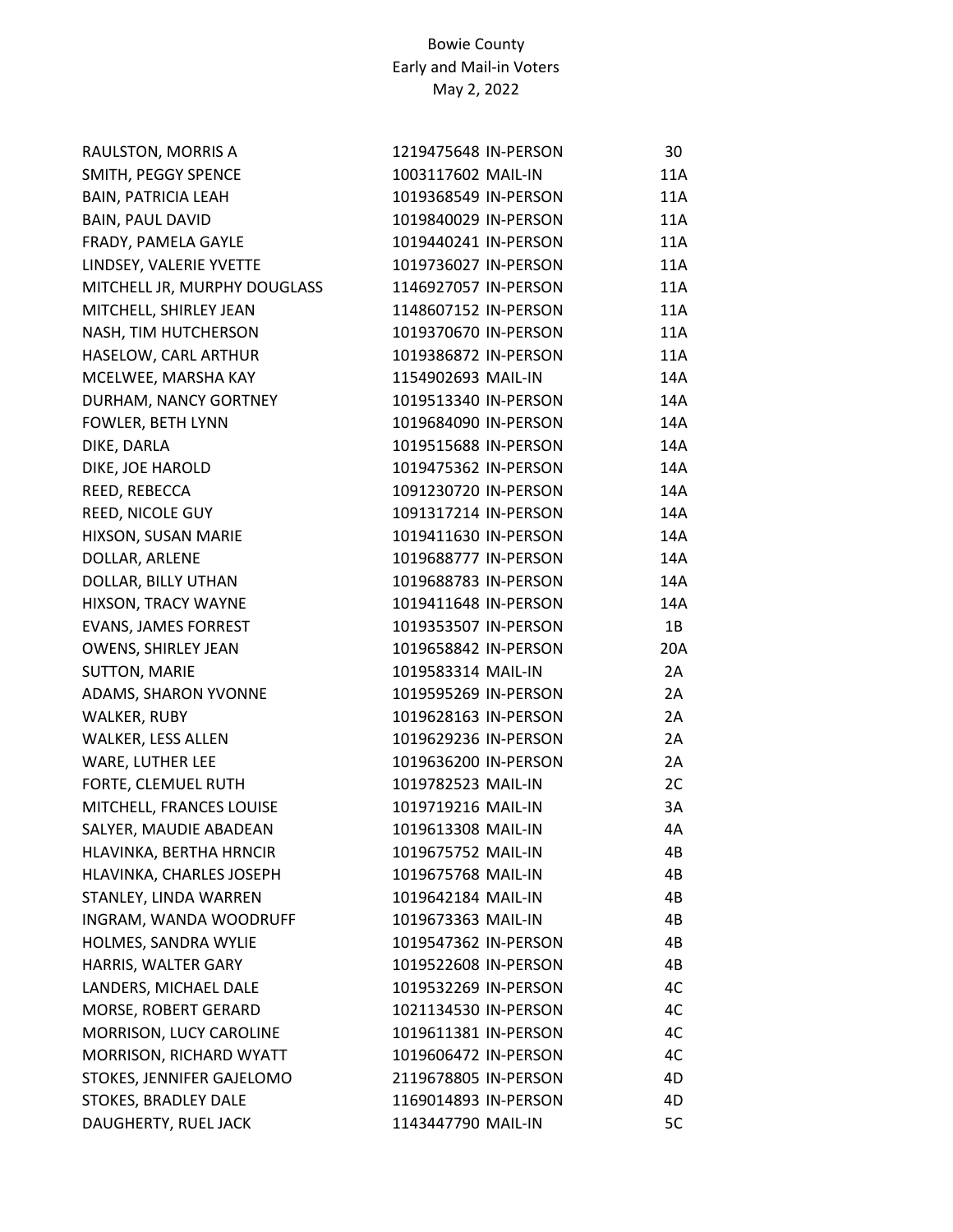| <b>BURT, EMMA LOU</b>         | 2163894832 MAIL-IN   | 5C |
|-------------------------------|----------------------|----|
| JONES, BRENDA GAYLE           | 1019607325 MAIL-IN   | 5C |
| JONES, DANNY RAY              | 1019607341 MAIL-IN   | 5C |
| DAUGHERTY, ELIZABETH ANN      | 1142728641 MAIL-IN   | 5C |
| KINDER, SUZANNE KIMBERLY      | 1019484148 IN-PERSON | 5C |
| ANGWENYI, EDWIN M             | 2186119755 IN-PERSON | 5C |
| ANGWENYI, VENITA JONES        | 1217055749 IN-PERSON | 5C |
| MCDOWELL, INA                 | 1019585076 IN-PERSON | 5C |
| ORR, THOMAS WILLIAM           | 1023621948 IN-PERSON | 5C |
| FINCHER, QUINTIN RILEY        | 1220938775 IN-PERSON | 5C |
| KELLEY, AMANDA KELLY          | 1019383164 IN-PERSON | 5C |
| ALFORD, SUSAN DIANE           | 1170765997 IN-PERSON | 5C |
| DIGBY, JODY DAVID             | 1023210143 IN-PERSON | 5C |
| JACKSON, DON LEE              | 2126105766 IN-PERSON | 5C |
| HUBBARD, SONJA FAYE           | 1019540676 IN-PERSON | 5C |
| <b>GLENN, JULIA FLOURNOY</b>  | 1019371797 IN-PERSON | 5C |
| <b>GLENN, DAVID BYRON</b>     | 1019371784 IN-PERSON | 5C |
| DICKESON, KARRAH DAWN         | 1022429103 IN-PERSON | 5C |
| HUNT, DAVID CHARLES           | 1019439523 IN-PERSON | 5C |
| HUNT, DIANA                   | 1019439534 IN-PERSON | 5C |
| TRICHEL, JESSICA RENEE        | 1022107229 IN-PERSON | 5C |
| GRISSOM JR, ELVIS EDWARD      | 1138626074 IN-PERSON | 5C |
| CLARK, KATIE ALLISON          | 1019384051 IN-PERSON | 5C |
| FAZIO, ELIZABETH ANN          | 1173682864 IN-PERSON | 5C |
| DUNBAR, KEITH BEST            | 1019743316 IN-PERSON | 5C |
| IRWIN, SUZANNE                | 1019788431 IN-PERSON | 5C |
| GALVAN, RYAN JORDAN           | 2158320631 IN-PERSON | 5C |
| BERRY, ROSLYN HAILE           | 2179341842 IN-PERSON | 5C |
| MALONE, AMY F                 | 1019467383 IN-PERSON | 5C |
| DAVIS, BRADLEY DAVID          | 1019416415 IN-PERSON | 5C |
| <b>CAPPS, TRACY RENEE</b>     | 1019415722 IN-PERSON | 5C |
| COOK, DEBORAH ANN             | 1019453095 IN-PERSON | 5C |
| <b>OUBRE, DAVID WHITNEY</b>   | 1019628137 IN-PERSON | 5C |
| VAUGHN, LARRY DARNELL         | 1058076757 IN-PERSON | 5C |
| WALSH JR, RAYFIELD            | 1019665161 IN-PERSON | 5C |
| TRAMMELL, PEYTON RYAN         | 2155796433 IN-PERSON | 5C |
| MOORE, CAROLYN                | 1019675897 IN-PERSON | 5C |
| MOORE, GEORGE ERVIN           | 1019656199 IN-PERSON | 5C |
| <b>CLARK, MATTHEW CHARLES</b> | 1019351702 IN-PERSON | 5C |
| FLASKA, WAYNE IVAN            | 2165068991 IN-PERSON | 5C |
| KNOWLES, PAUL GOMMELS         | 1054417595 IN-PERSON | 5C |
| CALFEE, TAYLOR RACHEL         | 1148215334 IN-PERSON | 5C |
| <b>BOEHMKE, JAMES JOSEPH</b>  | 2177095824 IN-PERSON | 5C |
| FINCHER, STEPHANIE L          | 2133292060 IN-PERSON | 5C |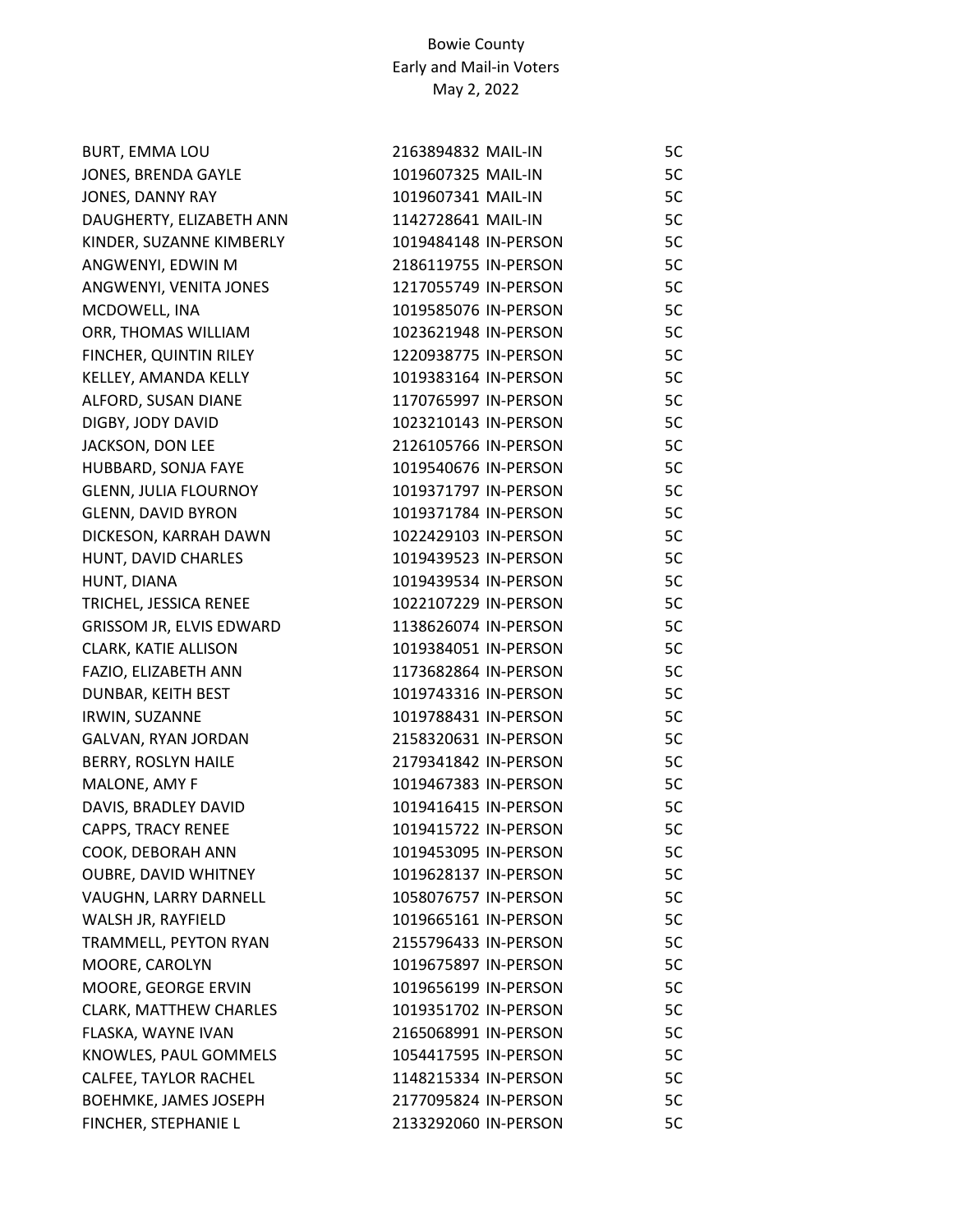| DELGIORNO JR, ROBERT ANTHONY | 1039830929 IN-PERSON | 5C |
|------------------------------|----------------------|----|
| DELGIORNO, MEGHAN HUDDLESTON | 1042420744 IN-PERSON | 5C |
| BAKER, EARL J                | 1019311445 IN-PERSON | 5C |
| <b>BUCK, ROBERT NEAL</b>     | 1019577026 IN-PERSON | 5C |
| <b>BUCK, MARILYN ANN</b>     | 1019577602 IN-PERSON | 5C |
| KNOWLES, STEPHANIE ANN       | 1054619831 IN-PERSON | 5C |
| FOMBY, SHERRI ANN            | 1024127773 IN-PERSON | 5C |
| MERRILL, MARTHA RUTH         | 1019370604 IN-PERSON | 5C |
| <b>BLAIN, JAMI RENEE</b>     | 1019734029 IN-PERSON | 5C |
| FRY, AMBER BROOKE            | 1042452873 IN-PERSON | 5C |
| NEWTON, NICK CLAYTON         | 1030031504 IN-PERSON | 5C |
| MCMAHON, STEVE WILLIAM       | 1019718500 IN-PERSON | 5C |
| <b>SCATES, ROBERT ALAN</b>   | 1019371848 IN-PERSON | 5C |
| <b>BURNETT, RICKEY DALE</b>  | 2129176806 IN-PERSON | 5C |
| MEDDAUGH, DANIEL LEE         | 2158041228 IN-PERSON | 5C |
| MEDDAUGH, TRACY BETH         | 2158041244 IN-PERSON | 5C |
| MCDOWELL, GARY WAYNE         | 1019501093 IN-PERSON | 5C |
| STEELE, LAINEY MICHELLE      | 1145218689 IN-PERSON | 5C |
| JAMES, DEIDRA GOODLOE        | 1019558457 MAIL-IN   | 6A |
| WOODRUFF, JOHN STEVE         | 1019517547 IN-PERSON | 6A |
| WOODRUFF, ANNETTE PARRISH    | 1187402841 IN-PERSON | 6A |
| FLINT, BRUCE ALLEN           | 1020755432 IN-PERSON | 6A |
| CAMPBELL, EMILY KAY          | 1019801719 IN-PERSON | 6A |
| PEARCY, BRENDA ELLIOTT       | 1019652120 IN-PERSON | 6A |
| CATAMIN, MELISSA VARGAS      | 2185025073 IN-PERSON | 6B |
| NORTON, LINDA BAKER          | 1019446279 IN-PERSON | 6B |
| TAYLOR, TY WESLEY            | 1201414622 IN-PERSON | 6B |
| SHIPP, TERESA                | 1019545876 IN-PERSON | 6B |
| ROESER, HALEY HERRINGTON     | 1165098920 IN-PERSON | 6B |
| PRATER, SANDRA FALCON        | 1190216211 IN-PERSON | 6B |
| ROGADO, ARMANDO LAGUADOR     | 1191932814 IN-PERSON | 6B |
| HARRIS, HEATHER ELISE        | 2127362249 IN-PERSON | 6B |
| HARREL, ALAN DAVID           | 1019604810 IN-PERSON | 6B |
| DAVIS, DEBRA J               | 1019583765 IN-PERSON | 6B |
| DAVIS, MICHAEL FRANKLIN      | 1019555746 IN-PERSON | 6B |
| ANTLEY, TINA MARIE           | 2166353134 IN-PERSON | 6B |
| ANTLEY, GREGORY              | 2166353123 IN-PERSON | 6B |
| HUMPHREY, JOHN LOGAN         | 1019392375 IN-PERSON | 6B |
| SHEPPARD, JONATHAN E         | 1019715750 IN-PERSON | 6B |
| ALEXANDER, IDA REHKOPF       | 1019561880 IN-PERSON | 6B |
| ROUNTREE, HALEY GLICK        | 1143528578 IN-PERSON | 6B |
| <b>OWENS, SUSAN HARDY</b>    | 2121505242 IN-PERSON | 6B |
| STRAYHORN, JOHN MICHAEL      | 1019465611 IN-PERSON | 6B |
| PRICE, AMY YOUNG             | 1019401657 IN-PERSON | 6B |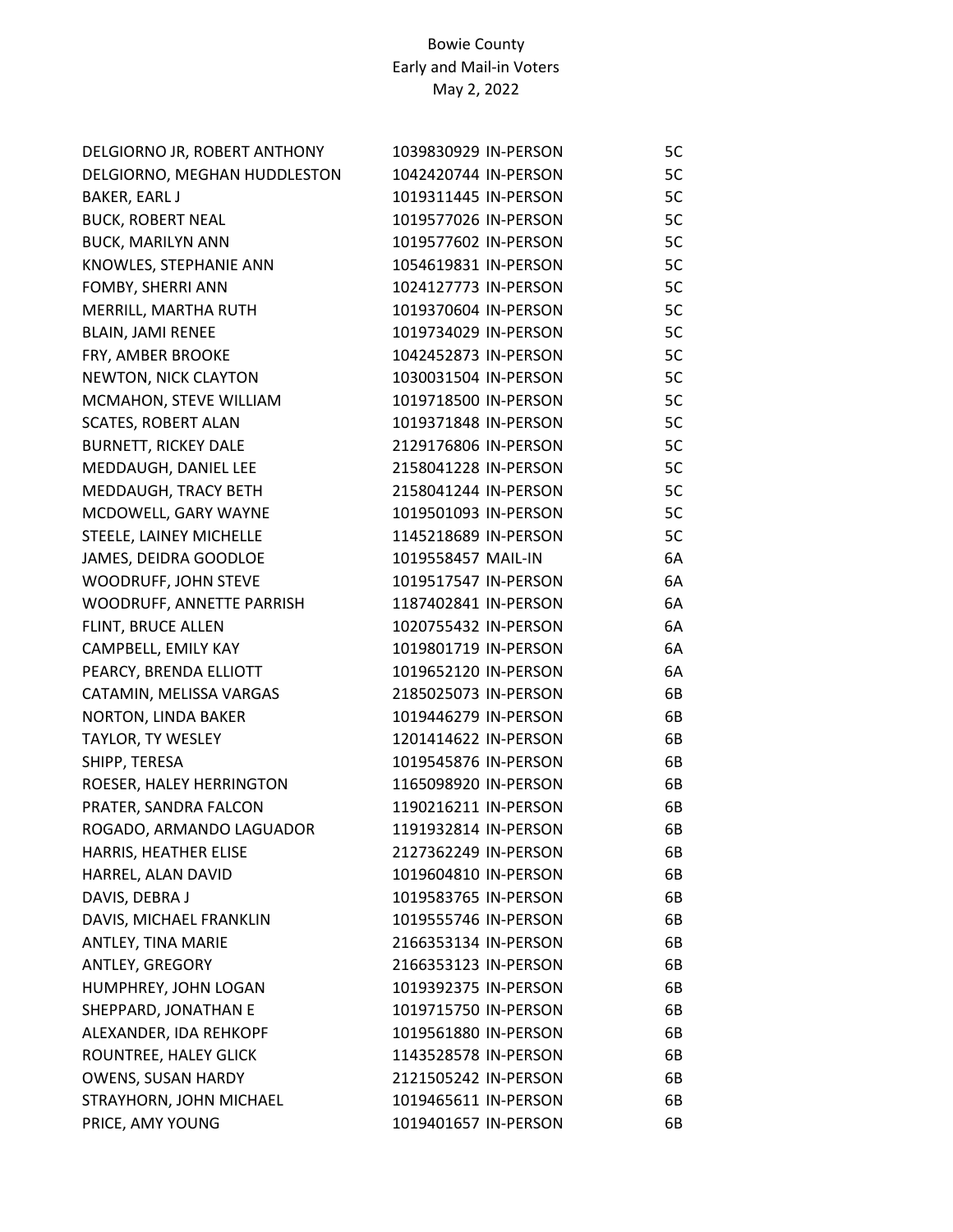| SMITH, MARK ALAN                | 1019643029 IN-PERSON | 6B |
|---------------------------------|----------------------|----|
| <b>BLAIN, JUDITH NEWMAN</b>     | 1019579000 IN-PERSON | 6B |
| COOK, GINGER                    | 1019427707 IN-PERSON | 6B |
| COOK, CHARLES R                 | 1019427690 IN-PERSON | 6B |
| WELCH III, GEORGE WILLIAM       | 1019327314 IN-PERSON | 6B |
| <b>BARLOW, GEORGE FREDERICK</b> | 1019380797 IN-PERSON | 6B |
| SHIPP, CLYDE V                  | 1019502524 IN-PERSON | 6B |
| OWENS, ZELMA M                  | 1019537624 IN-PERSON | 6B |
| SON, SCOTTY LEE                 | 1155945170 IN-PERSON | 6B |
| ROWE, BETH MARIE                | 2125557557 IN-PERSON | 6B |
| ROWE, CHARLES HAROLD            | 2125557561 IN-PERSON | 6B |
| MOREL, MALIA RENEE              | 2138167505 IN-PERSON | 6B |
| <b>BUCHANAN, CHARLES BRUCE</b>  | 1019369103 IN-PERSON | 6B |
| BUCHANAN, KATHLEEN GILBERT      | 1019369119 IN-PERSON | 6B |
| WACHA, KAREN RAYE               | 1019448463 IN-PERSON | 6B |
| LAVENDER, JANET LUCILLE         | 1019594713 IN-PERSON | 6B |
| LAVENDER, GEORGE EDWARD         | 1019594659 IN-PERSON | 6B |
| STRAYHORN, JENNIFER LOUISE      | 1019471367 IN-PERSON | 6B |
| WRIGHT, KRISTIE ANN             | 1019710113 IN-PERSON | 6B |
| JOHNSON, JACOB LAMAR            | 2140848067 IN-PERSON | 6B |
| LANEY, DRIENNAH MARREE          | 1213949301 IN-PERSON | 6B |
| MILLER, AMY CAROL               | 2143569214 IN-PERSON | 6B |
| BRAMLETT, JAMES WILLIAM         | 1019530666 IN-PERSON | 6B |
| <b>WATSON, THOMAS RAY</b>       | 1019550988 IN-PERSON | 6B |
| BRAMLETT, KATHRYN DENISE        | 1019530678 IN-PERSON | 6B |
| MILLER JR, JOHN FRANKLIN        | 1019668753 IN-PERSON | 6B |
| MILLER, GLORIA                  | 1019548027 IN-PERSON | 6B |
| LANGEHENNIG, NELDA JANE         | 1019549770 IN-PERSON | 6B |
| WACHA, THOMAS JOSEPH            | 1019420127 IN-PERSON | 6B |
| HAMMETT III, SAM                | 1019519407 IN-PERSON | 6B |
| COCKERELL, MARY COLLINS         | 2190181739 IN-PERSON | 6B |
| COCKERELL, NICHOLAS NANCE       | 1187874559 IN-PERSON | 6B |
| WARD, DAVID L                   | 1019605528 IN-PERSON | 6B |
| CATAMIN, ALINE                  | 2172767090 IN-PERSON | 6B |
| COBB, KRISTI LANE               | 1019432850 IN-PERSON | 6B |
| YOUNG, CYNTHIA JANE             | 1019752249 IN-PERSON | 6B |
| YOUNG, MATTHEW STEPHEN          | 1019543175 IN-PERSON | 6B |
| STEELE, BRIAN                   | 2164812239 IN-PERSON | 6B |
| ELLIOTT, SHERRYL C              | 1019598710 IN-PERSON | 8Β |
| BRANAN, LINDA ANN               | 1019572434 IN-PERSON | 8B |
| BRANAN, LEWIS HARVEY            | 1019572423 IN-PERSON | 8B |
| JACKSON, NANCY LYNN             | 1090839976 IN-PERSON | 8B |
| VOTH, CONNIE WIDNER             | 1192637343 IN-PERSON | 8B |
| VOTH, DAVE A                    | 1027003137 IN-PERSON | 8В |